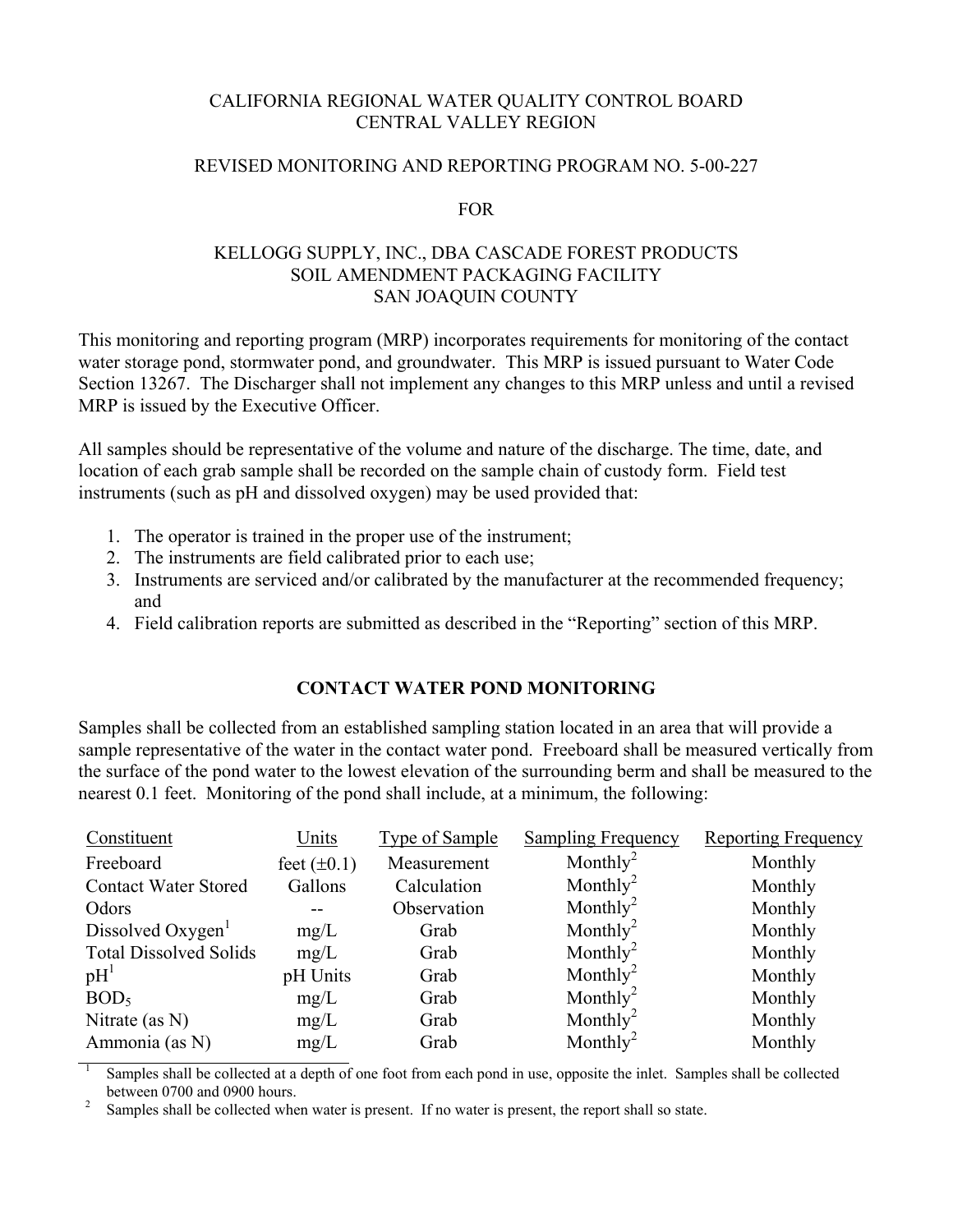#### **STORMWATER POND MONITORING**

Samples shall be collected from an established sampling station located in an area that will provide a sample representative of the water in the stormwater pond. Freeboard shall be measured vertically from the surface of the pond water to the lowest elevation of the surrounding berm and shall be measured to the nearest 0.1 feet. Monitoring of the pond shall include, at a minimum, the following:

| Constituent                   | <u>Units</u>     | Type of Sample | <b>Sampling Frequency</b> | Reporting Frequency |
|-------------------------------|------------------|----------------|---------------------------|---------------------|
| Freeboard                     | feet $(\pm 0.1)$ | Measurement    | Monthly <sup>1</sup>      | Monthly             |
| Odors                         | $- -$            | Observation    | Monthly <sup>1</sup>      | Monthly             |
| <b>Total Dissolved Solids</b> | mg/L             | Grab           | Monthly <sup>1</sup>      | Monthly             |

1 Samples shall be collected when water is present. If no water is present, the report shall so state.

#### **GROUNDWATER MONITORING**

Prior to construction and/or sampling of any groundwater monitoring wells, the Discharger shall submit plans and specifications to the Board for approval. Once installed, all new wells shall be added to the monitoring network of the existing wells and shall be sampled and analyzed according to the schedule below. All samples shall be collected using approved EPA methods. Water table elevations shall be calculated to determine groundwater gradient and direction of flow.

Prior to sampling, the groundwater elevations shall be measured and the wells shall be purged at least three well volumes until temperature, pH, and electrical conductivity have stabilized. Depth to groundwater shall be measured to the nearest 0.01 feet. Groundwater monitoring shall include, at a minimum, the following:

|                                    |                 | Type of     | Sampling            | Reporting |
|------------------------------------|-----------------|-------------|---------------------|-----------|
| Constituent                        | Units           | Sample      | Frequency           | Frequency |
| Depth to Groundwater               | $\pm 0.01$ feet | Measurement | Quarterly           | Quarterly |
| Groundwater Elevation <sup>1</sup> | $\pm 0.01$ feet | Calculated  | Quarterly           | Quarterly |
| Gradient                           | feet/feet       | Calculated  | Quarterly           | Quarterly |
| <b>Gradient Direction</b>          | Degrees         | Calculated  | Quarterly           | Quarterly |
| pH                                 | pH units        | Grab        | Quarterly           | Quarterly |
| Nitrate as Nitrogen                | mg/L            | Grab        | Quarterly           | Quarterly |
| Total Kjeldahl Nitrogen            | mg/L            | Grab        | Quarterly           | Quarterly |
| <b>Total Dissolved Solids</b>      | mg/L            | Grab        | Quarterly           | Quarterly |
| <b>Total Coliform Organisms</b>    | $MPN/100$ mL    | Grab        | Quarterly           | Quarterly |
| Standard Minerals <sup>2, 3</sup>  | mg/L            | Grab        | Annual <sup>3</sup> | Annual    |

1 Groundwater elevation shall be determined based on depth-to-water measurements from a surveyed measuring point elevation on each well.<br> $\frac{2}{\pi}$  Standard Min

 Standard Minerals shall include at least the following compounds: boron, calcium, iron, magnesium, potassium, sodium, chloride, sulfate, total alkalinity (including alkalinity series), and hardness  $\frac{3}{2}$  Standard Minemals shall be explained in the first suspties of the user

Standard Minerals shall be analyzed in the first quarter of the year.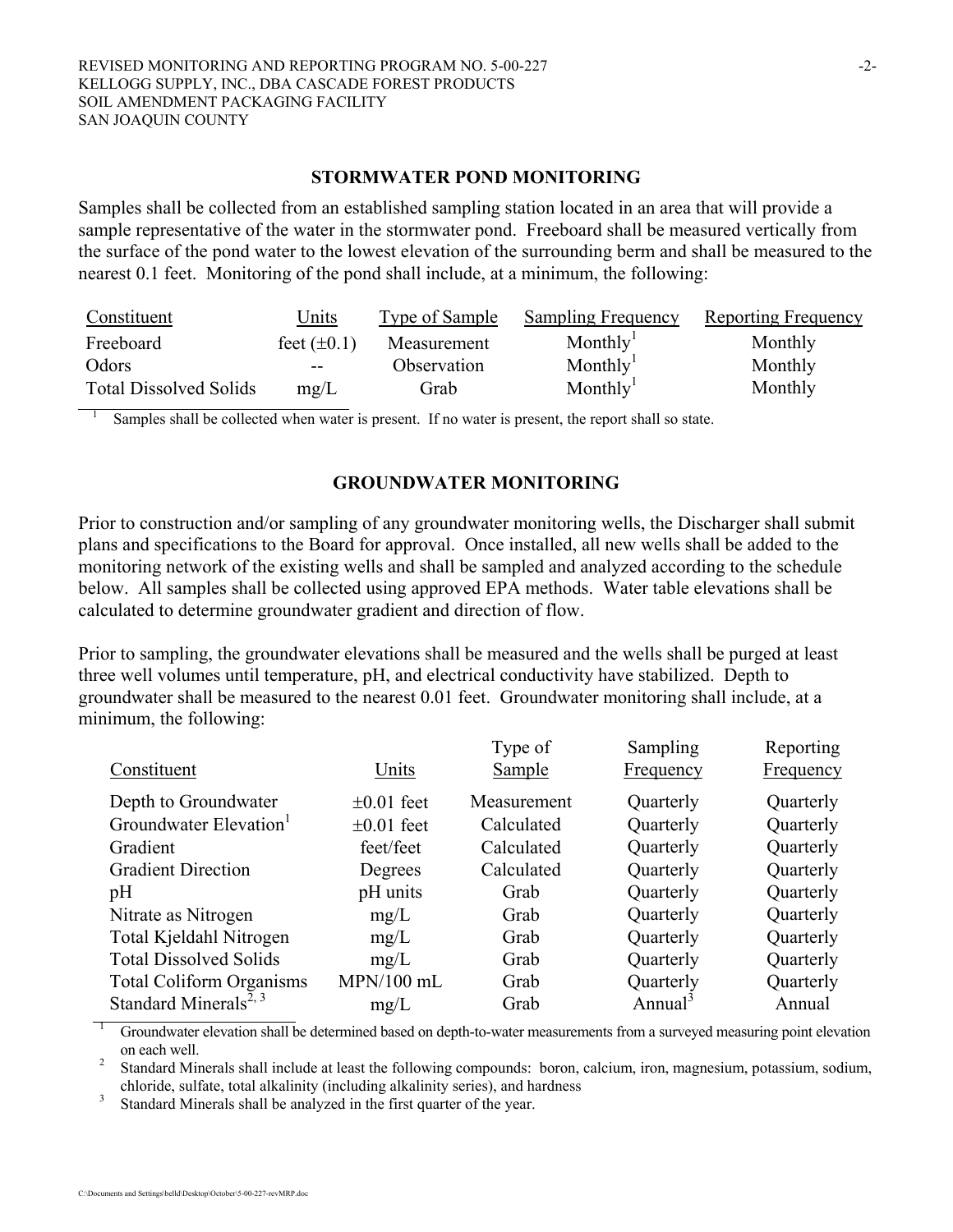#### **REPORTING**

In reporting monitoring data, the Discharger shall arrange the data in tabular form so that the date, sample type (e.g., contact water pond, stormwater pond, or groundwater monitoring well, etc.), and reported analytical result for each sample are readily discernible. The data shall be summarized in such a manner as to clearly illustrate compliance with waste discharge requirements and spatial or temporal trends, as applicable. The results of any monitoring done more frequently than required at the locations specified in the Monitoring and Reporting Program shall be reported in the next scheduled monitoring report.

As required by the California Business and Professions Code Sections 6735, 7835, and 7835.1, all groundwater monitoring reports shall be prepared under the supervision of a registered professional engineer or geologist and signed by the registered professional.

#### **A. Monthly Monitoring Reports**

Monthly reports shall be submitted to the Regional Board by the **1st day of the second month** following the end of the reporting period (i.e. the January monthly report is due by 1 March). Monthly reports for the months of March, June, September, and December may be submitted as part of the Quarterly Monitoring Report, if desired. The monthly reports shall include the following:

- 1. Results of contact water pond and stormwater pond monitoring;
- 2. A comparison of monitoring data to the discharge specifications and an explanation of any violation of those requirements. Data shall be presented in tabular format;
- 3. If requested by staff, copies of laboratory analytical report(s);
- 4. A calibration log verifying calibration of all hand held monitoring instruments and devices used to comply with the prescribed monitoring program;

### **B. Quarterly Monitoring Reports**

The Discharger shall establish a sampling schedule for groundwater monitoring such that samples are obtained approximately every three months. Quarterly monitoring reports shall be submitted to the Regional Board by the **1st day of the second month after the quarter** (i.e. the January-March quarterly report is due by May  $1<sup>st</sup>$ ) each year. The Quarterly Report shall include the following:

- 1. Results of groundwater monitoring;
- 2. A narrative description of all preparatory, monitoring, sampling, and analytical testing activities for the groundwater monitoring. The narrative shall be sufficiently detailed to verify compliance with the WDR, this MRP, and the Standard Provisions and Reporting Requirements. The narrative shall be supported by field logs for each well documenting depth to groundwater; parameters measured before, during, and after purging; method of purging; calculation of casing volume; and total volume of water purged;
- 3. Calculation of groundwater elevations, an assessment of groundwater flow direction and gradient on the date of measurement, comparison of previous flow direction and gradient data,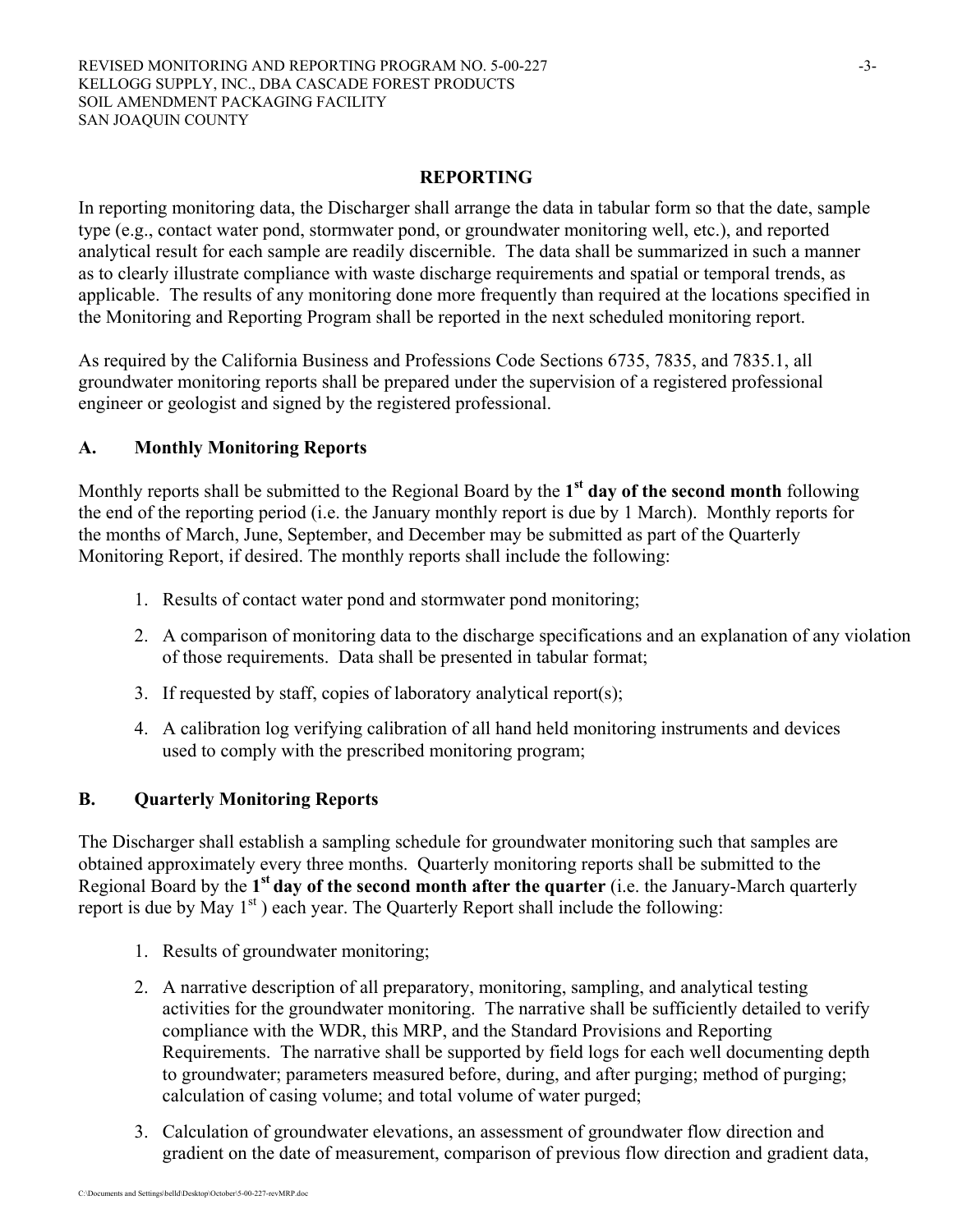and discussion of seasonal trends if any;

- 4. A narrative discussion of the analytical results for all groundwater locations monitored including spatial and temporal tends, with reference to summary data tables, graphs, and appended analytical reports (as applicable);
- 5. A comparison of monitoring data to the groundwater limitations and an explanation of any violation of those requirements;
- 6. Summary data tables of historical and current water table elevations and analytical results;
- 7. A scale map showing relevant structures and features of the facility, the locations of monitoring wells and any other sampling stations, and groundwater elevation contours referenced to mean sea level datum; and;
- 8. Copies of laboratory analytical report(s) for groundwater monitoring.

# **C. Annual Report**

An Annual Report shall be prepared as the Fourth Quarter monitoring report. The Annual Report shall be submitted to the Regional Board by **1 February** each year. In addition to the data normally presented, the Annual Report shall include the following:

- 1. The contents of the regular monthly and quarterly monitoring report for the last quarter of the year;
- 2. If requested by staff, tabular and graphical summaries of all data collected during the year;
- 3. An evaluation of the effectiveness of the past year's wastewater (contact water) storage and disposal management in terms of odor control and groundwater protection, including consideration of reapplication management practices (i.e.: salinity buildup in the contact water pond, reapplication of contact water to the product, measures implemented to prevent contamination of stormwater with soil amendments), and groundwater monitoring data;
- 4. An evaluation of the groundwater quality at the facility. The evaluation shall include presentation and discussion of the analytes collected once per year (standard minerals) as well as all other analytes required by the MRP;
- 5. A discussion of compliance and corrective actions taken, as well as any planned or proposed actions needed to bring the discharge into compliance with the waste discharge requirements; and
- 6. A discussion of any data gaps and potential deficiencies/redundancies in the monitoring system or reporting program.

A letter transmitting the self-monitoring reports shall accompany each report. Such a letter shall include a discussion of requirement violations found during the reporting period, and actions taken or planned for correcting noted violations, such as operation or facility modifications. If the discharger has previously